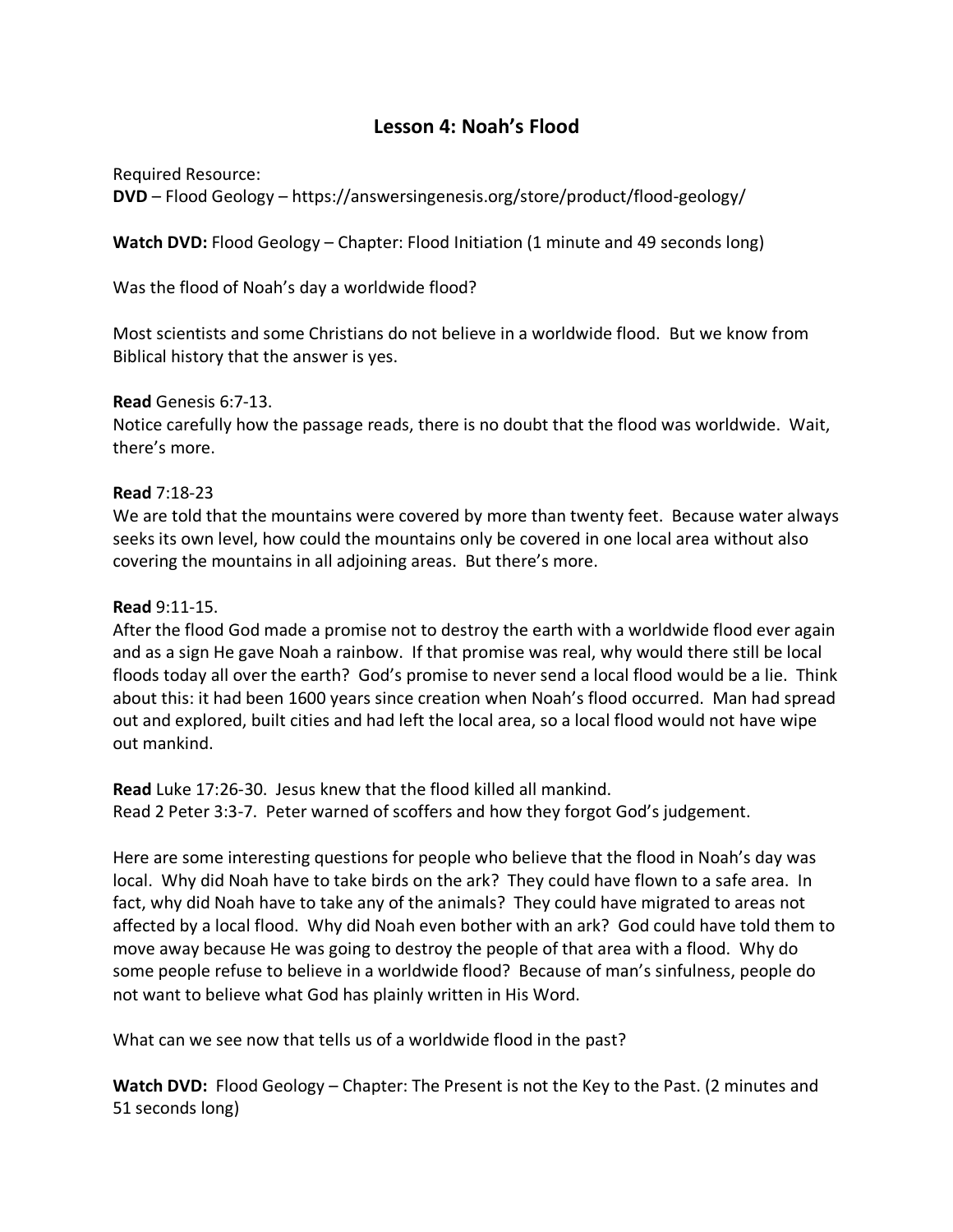Why would God kill all of those people?

God is a holy God. His holiness demands judgement. There is a good probability that as people saw Noah building the ark he would also tell them about God's judgement that would come and plead with them to repent. A wolrd wide flood would always remind and warn people of God's judgement.

Mount Everest is over 29,000 feet above sea level. Did the flood cover Mount Everest? It is quite probable that the major mountain ranges formed during the flood. We can't be 100% certain but most creationists believe that at the time of creation there was one landmass and when the "fountains of the deep" burst opened to release water to cover the earth, the continents broke away from the landmass and became the continents that we see today. Most of the major mountains were formed when the continents pushed against one another during the flood. The mountains that the flood covered were smaller at the start of the flood.

Where did all that water come from? Many creationists believe that there was a water canopy above the earth which God released. **Read** Psalm 148:4 And the water below the earth. **Read** Genesis 7:11; Psalm 24:1-2; 136:6

Did the flood create coal?

**Watch DVD:** Flood Geology – Chapter Coal (2 minutes and 57 seconds long).

When did Noah's flood happen? 4,400 years ago, based on Biblical history.

Are there any historical accounts outside of the Bible to verify the history of the Bible? Yes, other cultures have the same story of Noah and a worldwide flood. This is called historical collaboration. There are about 270 cultures that have the story of a Noah's flood, some of which are: Peru, Cherokee Indians, China, Russia, India and Greece. The flood legend of China records that Fuhi, his wife, three sons and three daughters escaped a great flood and were the only people alive on earth. A flood story in Hawaii records that Nu-u and his family escaped a global flood by building a great canoe and filling it with animals. Only he and his family were left alive. Some details were lost in most of the legends; for example, the birds being sent out or landing on a mountain. But the most important information was kept: God's wrath and judgement upon a world of sinful people, a worldwide flood, a favored family, an ark built and animals saved. It's great when history points to the truthfulness of the Bible.

**Watch DVD:** Flood Geology – Chapter Rock Layers (3 minutes and 34 seconds long)

Is there any evidence of a pre-flood era?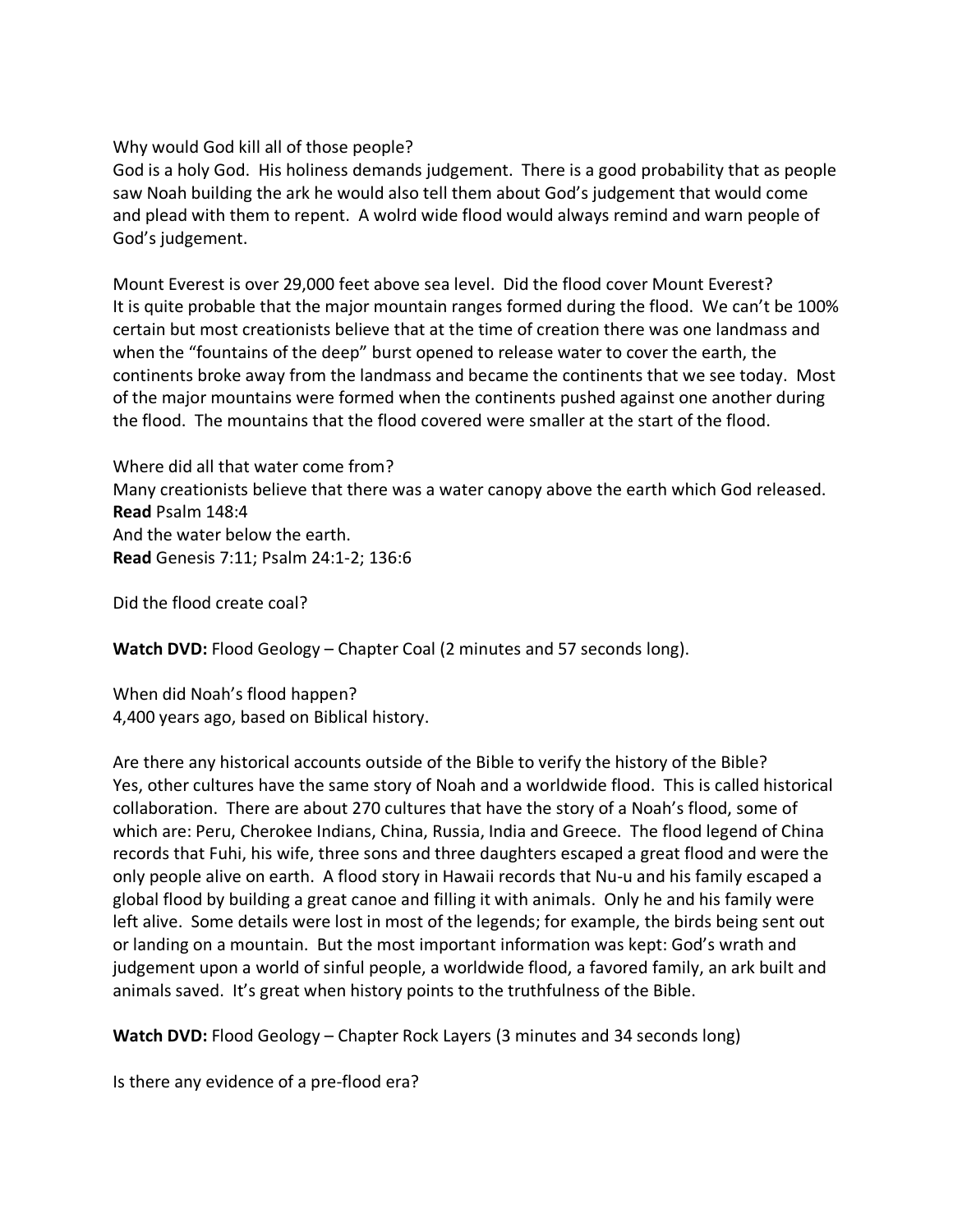The Babylonians and Assyrians recognized the pre-flood era as a source of superior literature. One Babylonian king recorded that he "loved to read the writings of the age before the Flood". In 1891, Mrs. Culp of Morrisonville found a gold chain in a chunk of coal as she was stoking her kitchen stove. A manufactured gold thread was discovered in 1844 embedded in granite. In 1885 miners in Austria broke open a block of coal and found inside a small metal cube. The edges were perfectly straight and sharp and the sides flat. A deep groove had been cut all around the middle of the cube. There was no doubt that the cube was machine-made and seemed to be part of a larger mechanism. All of these items had to have been made before the flood because how could you put things inside of coal and granite? Teacher: google search pre- flood artifacts images – print some examples of pre- flood artifacts.

# **Ask:** How large was the ark?

God commanded Noah to build an ark 450 feet long, 75 feet wide and 45 feet high. With these dimensions, the total volume of the ark would have been 1.45 million cubic feet and with three decks it would have had a total deck area of 98,800 square feet, which is the size of 20 standard basketball courts. The total weight: 14,500 tons.

**Watch DVD:** Flood Geology – Chapter: Canyons (2 minutes and 56 seconds long).

How could Noah back in that time build an ark that was 450 feet long, 75 feet wide and 45 feet high?

First… God told Noah to build an ark, but Noah and his sons probably supervised the building of it. They would have needed to hire workers to lift the huge beams that the ark had to have had. People before the flood had the skill and ability of sawing and drilling. A few centuries after the flood, the Egyptians were sawing and drilling granite. The people in Noah's day were more capable than you might think. Remember, people back in Bible times were just as smart and creative as we are today. We have more stuff like cars and computers, but that's an accumulation of knowledge over time. Each generation takes the knowledge from the previous one and builds on it.

How did Noah fit all the animals on the ark?

God did not bring 2 of every land dwelling animal, but 2 of every kind.

Read Genesis 6:20

Example: God did not bring Noah a Red Tail Hawk, a Broad Wing Hawk and a Golden Eagle, only one hawk. God did not bring Noah a Tiger, Lion and a Bobcat, only one cat. It has been estimated that Noah only had to bring from 9,000 – 16,000 animals on the Ark. And knowing the size of the Ark, there was plenty of room for the animals and the necessary food.

**Watch DVD:** Flood Geology – Chapter: Rapid Speciation (3 minutes and 21 seconds long).

Is there any evidence of humans being buried by a worldwide flood? In 1971, a rock collector found some bones recently exposed by a bulldozer in hard sandstone in the state of Utah. What he found was the lower half of two human skeletons. This collector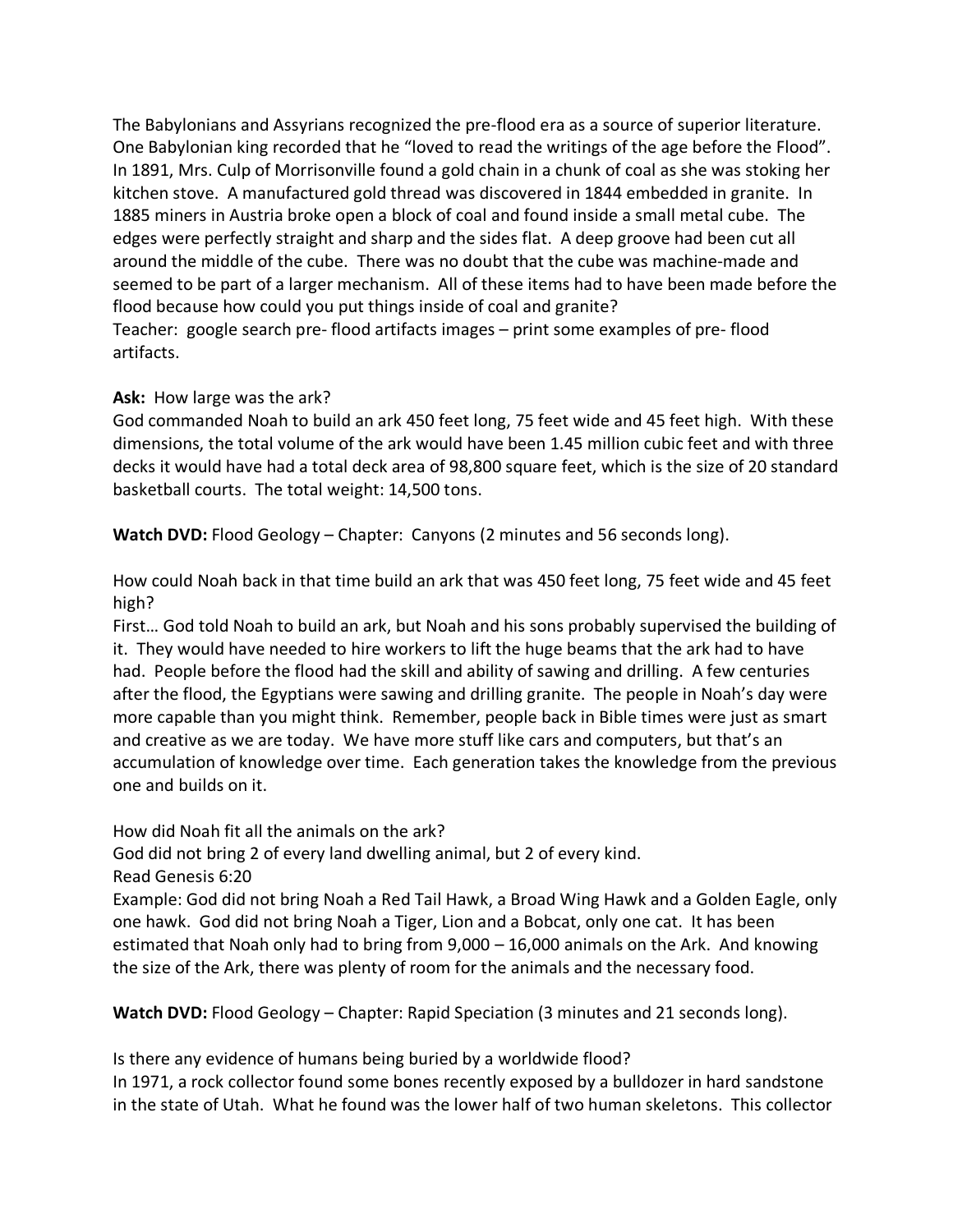with another team of researchers excavated further and found the skeletons of ten modern humans that were buried under fifty-eight feet of rock hard sandstone. These skeletons have the appearance of being washed into place, rather than being buried as in a grave. It seems obvious that these 10 people were buried rapidly by some kind of massive flood. These skeletons indicate rapid burial in water and mud which later turn into stone; something only a flood could do.

Is there something today that we can see to show us how a worldwide flood could have affected the earth, but on a smaller scale and more recently?

**Watch DVD:** Flood Geology – Chapter: Mount St. Helens (2 minutes and 58 seconds long).

Where did all that water go after the flood?

**Read** Genesis 8:3

Simply put, the waters from the flood are in the oceans that we see today. God formed the ocean basins, raising the land out of the water, so that the floodwaters returned to a safe place. **Read** Psalm 104:5-8

It is very possible that there was one super continent before the flood and that continent broke apart during the flood. During that process the ocean basin sunk down as the continents moved away from each other. Also, there are massive amounts of water under the earth.

Are there evidences of a worldwide flood? Something we can see today?

Yes, there is evidence of a worldwide flood that is visible today. There are vast rock and mud deposits, burying billions of land and sea creatures along with much of the vegetation. The animals, many of whom turned into fossils are found in many rock layers and even on top of mountains; something only a worldwide flood could do. Masses of buried plants turned into huge deposits of coal and oil. The earth's crust has massive amounts of layered sedimentary rock, sometimes miles deep. These layers of sandstone, limestone and shale laid down by water were once soft like mud, but they are now hard stone. Some of these layers extend across continents that only a global flood could accomplish. There are also volcanic rock layers extended over much of the earth that are often mixed in with the sedimentary layers and often with evidences of vast volcanic eruptions under water.

On every continent we find fossils of sea creatures in rock layers that are high above sea level. For example: most of the rock layers in the walls of the Grand Canyon contain marine fossils. Those that are at the rim are 7,000 feet above sea level. There are fossil marine gastropods that have been found in limestone beds high in the Himalayan mountains up to 20,000 feet above sea level.

How did all the animals end up all over the world?

**Watch DVD:** Flood Geology – Chapter: Distribution of Plants and Animals (2 minutes and 45 seconds long)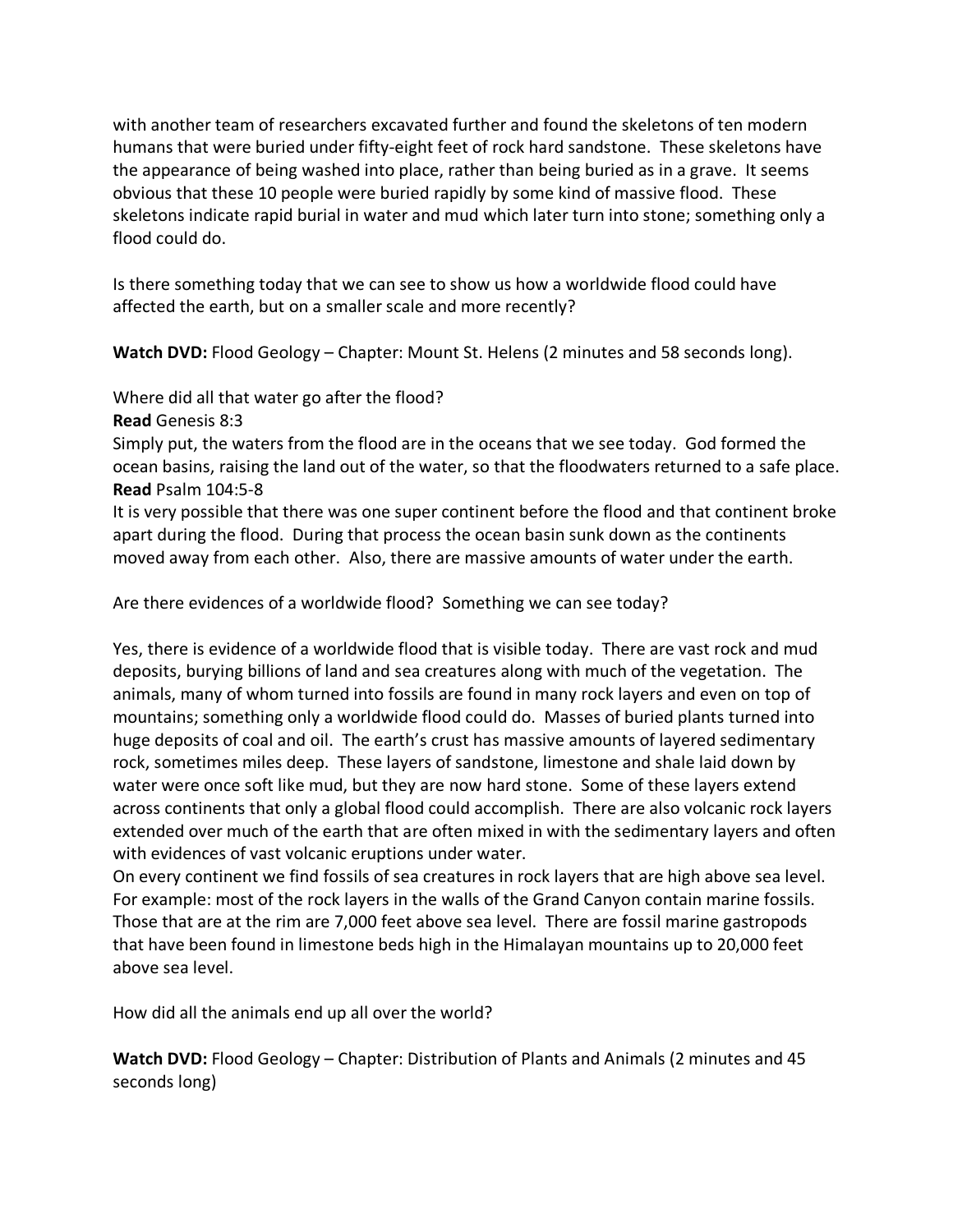How did Noah and his family care for all of the animals on the ark?

Studies of non-mechanized animal care show that eight people could have fed and watered 9,000 – 16,000 animals. Remember that this was a temporary, emergency care, not a long term situation that one would expect in a zoo. Noah probably stored food and water near each animal and drinking water could have been piped into troughs to each cage or stall. The use of self-feeders would have been relatively easy and probably essential. What about animals with special diets? Do captive anteaters require ants? No. Neither do most insect eating animals. Meat eating animals can live on vegetables. Animals that have a special diet can adjust their food for a certain time. The ventilation in the ark was necessary to bring in fresh air and to dissipate body heat. A basic, non-mechanical ventilation system was sufficient for the ark. The density of animals on the ark was less than we find in some modern animal housing used to keep stock that are raised for food, which often require no special mechanical ventilation. What about all the animal waste? Noah could have used sloped floors in the animal cages that would have allowed the waste to flow into large central gutters and then into collection pits, allowing gravity to do most of the work. Noah's family could have then dumped this overboard without an excessive amount of work. God may have caused most of the animals to hibernate, sleeping more and eating less.

Skit (optional)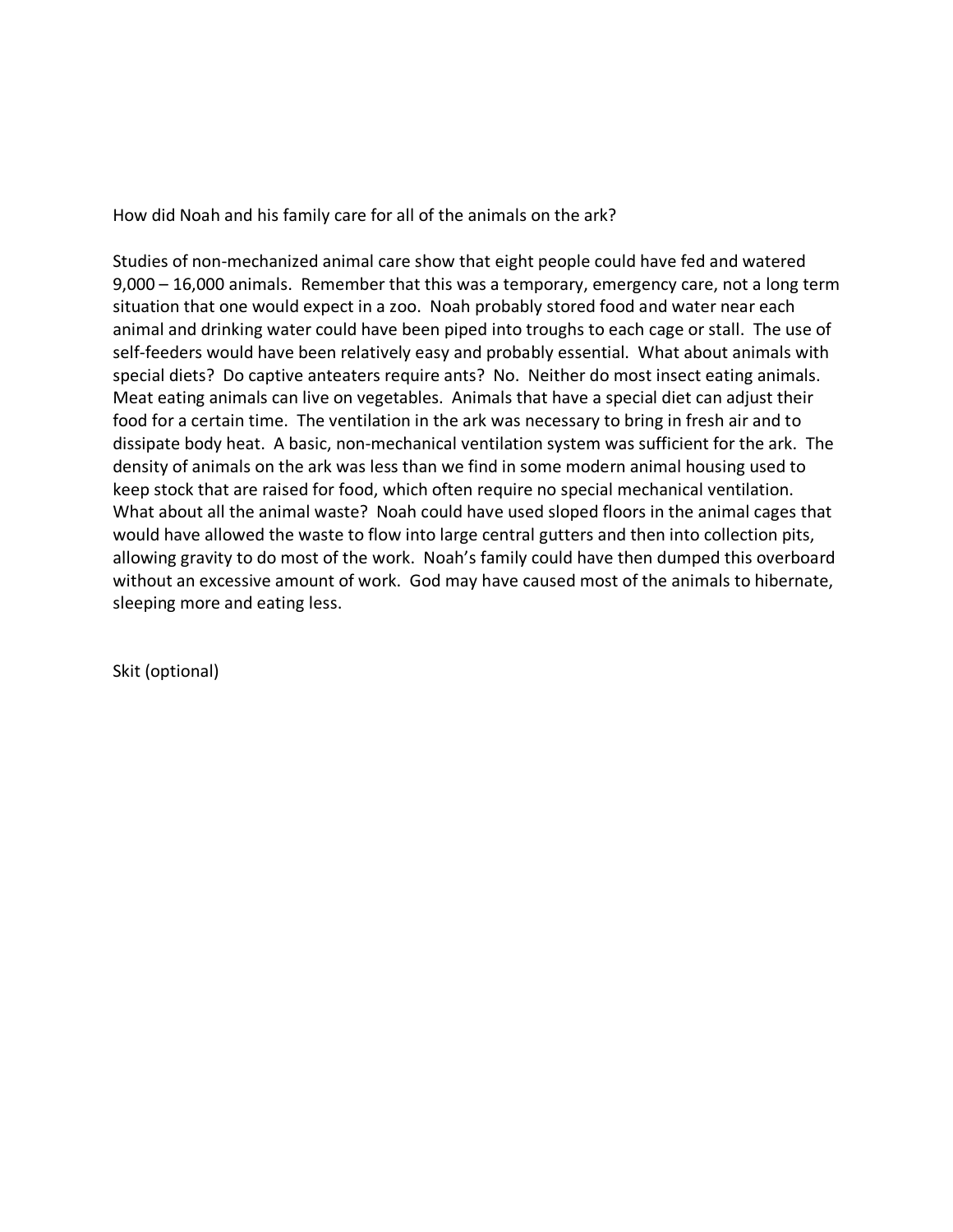## **SKIT**

Make copies of the skit and hand out these for each kid that wants to be a speaking part of the class.

Ask 1 kid to play the teacher Mr. (or MS) Jones who stands in front of the "class".

Mr. Jones (who is standing in front of the class): Come in students and take your seats. My name is Mr. Jones and I am your new Sunday School teacher. Our first lesson will be on Noah's Flood. I know you have heard the story before, but today I would like to teach you something about Noah's Flood that you might not know.

Jenny – Should we turn to Genesis 6 so we can read the facts?

Mr. Jones – Oh yeah, just about forgot. Anyway, did you know that geologists discovered that Noah's Flood was a local flood, not a worldwide flood like many of you were taught?

Brandon – But look at chapter 6 verse 13. The Bible says, "for the flesh is come before me; for the earth is filled with violence through them; and behold, I will destroy them with the earth."

Mr. Jones – Yes, I know what the Bible says, but most scientists know that the flood was a local flood.

Britney – But Mr. Jones, in chapter 7 verse 20 says that the mountains were covered by more than twenty feet. How could the flood waters stay in a local area with water that high?

Mr. Jones – Well, there are some highly educated geologists who have studied this very carefully. They are certain that it was a local flood.

Matthew – But Mr. Jones, if Noah's Flood was just a local flood, why didn't the birds fly and the rest of the animals migrate to a safe area?

Sara – Why didn't God just have Noah move away to a different area?

Mr. Jones – Well, I don't know. I didn't think of that.

Sam – Mr. Jones, God promised Noah that He would never send a worldwide flood again and sent Noah a rainbow as a sign. But there have been local floods in the past and even today. Does that mean that God lied?

Mr. Jones – Of course God never lies, but I'm sure the scientists are correct when they tell us that Noah's Flood was local.

Loren – Have any of these scientists seen that this flood was local?